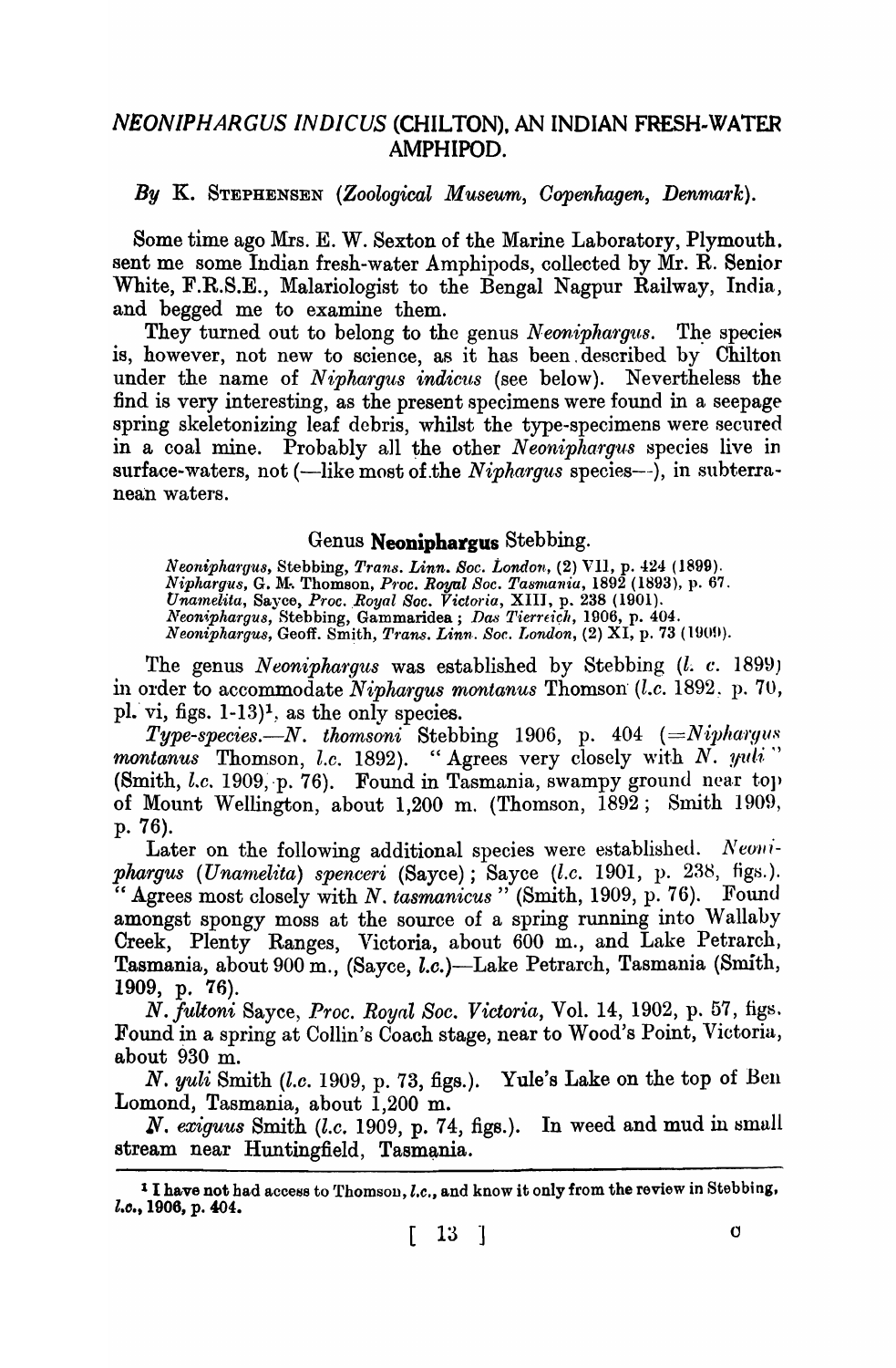*N tasmanicus Smith (l.c. 1909, p. 74, figs.).* In the littoral zone of the Great Lake, Tasmania. .

*N 1vellingtoni* Smith *(l.e.* 1909, p. 75, figs.). Under stones and in small streams on the eastern face of Mount Wellington, Tasmania, about 900 m.

*N. alpinus* Smith *(l.c.* 1909, p. 75, figs.). In mountain tarns on the West Coast (Mt. Read), Tasmania, about 900 m.

*N niger* Smith *(l.c.* 1909, p. 76, figs.). Under stones in Lake Perry, Harz Mountains, Tasmania.

N ripensis (n. sp. ?) Smith, Naturalist in Tasmania,<sup>1</sup> 1909, p. 82, fig.  $20.$ 

*N indicus* (Chilton), see below.

*N branchialis Nicholls, Journ. Royal Soc. W Austral.,<sup>1</sup> Vol. 10,* 1924, pp. 105-111, figs. (W Australia).

*N westralis* Chilton, *ibid.* Vol. 11, 1925, pp. 81-84, figs. (Darlington, W Australia).

*N obrieni* Nicholls, *ibid.* 2 Vol. 12,1926, p. 79 seq., figs. (W. Australia). Thus the genus comprises 13 (14 ?) species, all except one (N *indicus*, from India) found in fresh-water in Australia or Tasmania.

The best description of the genus is no doubt that given by Smith  $(1909, p. 73)$ .

*Neoniphargus* is very closely allied to *Niphargus* (for *Niphargus* sec Stebbing, *l.c.* 1906, p. 405, or Chevreux and Fage, Amphipodes (Faune de France, No. 9, 1925, p. 208); the most important differences are the following  $:=$ 

*N·iphargus* (according

|                                                           | Neoniphargus.                                                    | <i>IV vpnaryus</i> (according<br>to Chevreux and Fage,<br>1925, p. 208). |
|-----------------------------------------------------------|------------------------------------------------------------------|--------------------------------------------------------------------------|
| Lower lip, inner lobes                                    | Not distinct.                                                    | Distinct.                                                                |
| Mandibles, 3rd joint of palp                              | Shorter than 2nd joint.                                          | Longer than 2nd joint.                                                   |
| Maxilla 1, the right and the left Different.<br>palp.     |                                                                  | Alike.                                                                   |
| Maxillipedes, inner margin of Not spiny.<br>outer plates. |                                                                  | Spiny.                                                                   |
| Perciopods 1-2, 6th joint                                 | Not broader than 5th joint. Broader than 5th joint. <sup>2</sup> |                                                                          |
| Uropod 3, 2nd joint of outer<br>ramus.                    | Minute or quite missing,<br>never long.                          | Long $(\delta)$ or short $(\varphi)$ ,<br>always present.                |

Pereiopods 1-2 have the dactylus unguiculate in both genera.

<sup>&</sup>lt;sup>1</sup> I have not had access to these papers.

<sup>&</sup>lt;sup>2</sup> The 5th and 6th joints are equally broad (at all events in perciopod 1) in some species. *N. phiUppensis* Chilton. *Philippine Journ. Sci.,* Vol. XVII, 1920, p. 515-521, figs. (Philippine Islands).

*N. chilkensis* Chilton, *Mem. Ind. Mus.*, Vol. V, 1921, pp. 531-535, figs. (Chilka Lake, India; " one of the commonest species.")

*N. australiensis* Chilton, *Rec. Austral. Mus., Sydney, Vol. XIV, 1923*, pp. 79-81, figs. (New South Wales).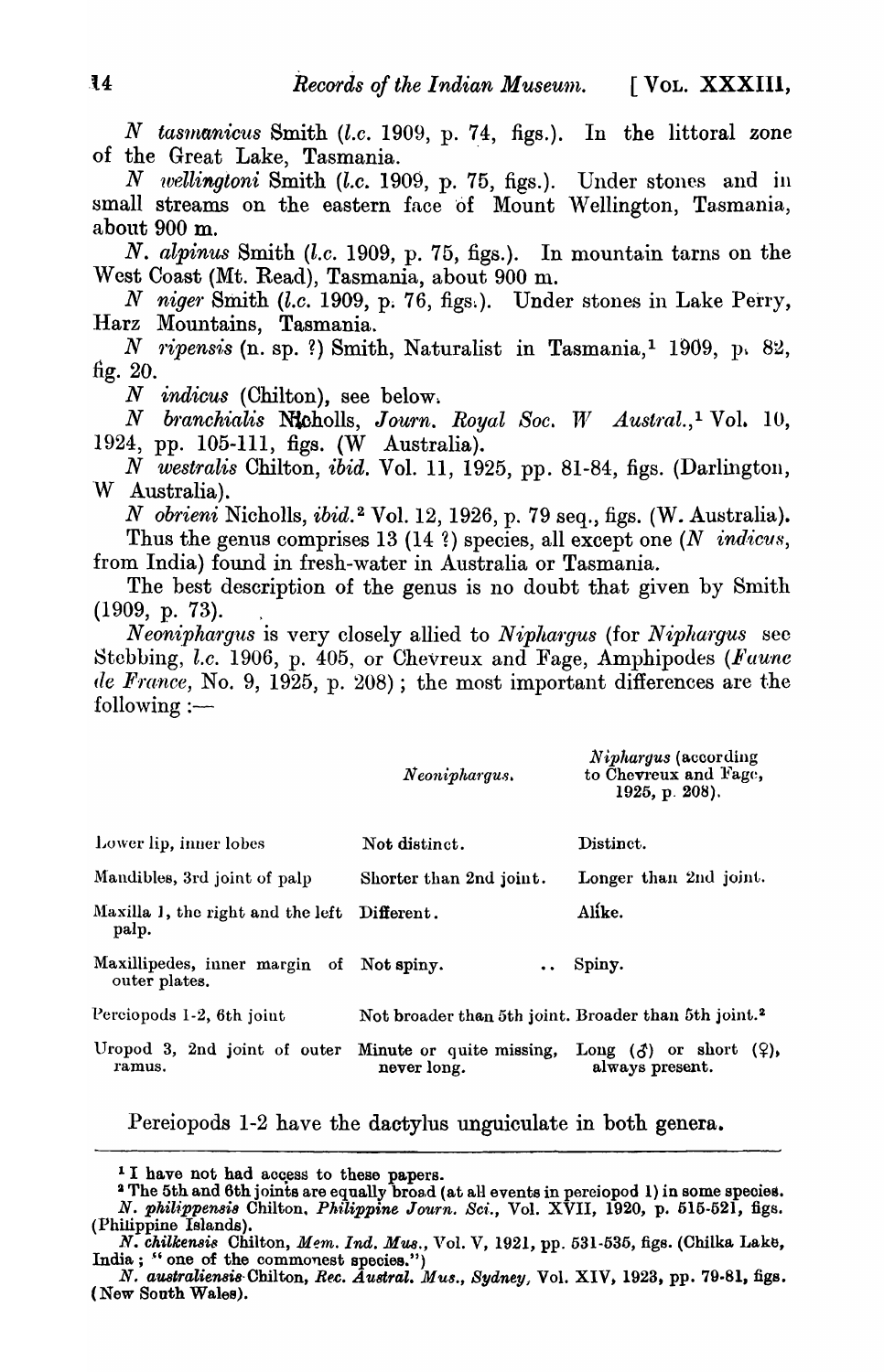The morphological differences are frequently accompanied by a difference in habitat; the species of *Neoniphargus* live nearly always in surface waters (lakes, streams, tarns), the *Nipharqus* species in subterranean waters or in springs.

The present species differs in several details from the diagnosis of the genus, but these differences are probably partly due to the fact that the characters in question are only with difficulty ascertained, and no doubt minor details have been overlooked.

## Neoniphargus indicue (Chilton).

*Niphargus indicus, Chilton, Rec. Ind. Mus., XXV, pp. 195-96, 3 figs. (1923).* 

*Description of*  $\mathcal{J}(?)$ , about 5 mm.

The sex of the specimens could not be ascertained with certainty; there are no  $\varphi$  with marsupium in the material. Head (fig. 1, *Ceph.*) longer than segment 1, ocular lobe rounded. Eyes could not be traced. Back evenly vaulted, with a few setae, especially near hind margin of the segments; on the urosome segments there are both spines and setae (fig. 4,. *U ros.)* 



TEXT-FIG. 1.—Neoniphargus indicus. Head *(Ceph.).* Antenna 1-2 *(A. 1-2)* and pereiopods 1-2 (P. 1-2). *Access. flag.* = Accessory flagellum of antenna 1.

Antenna (fig. 1,  $A. I$ ) about half as long as mesosome, not very setose; 1st joint of peduncle heavier and not much shorter than the two next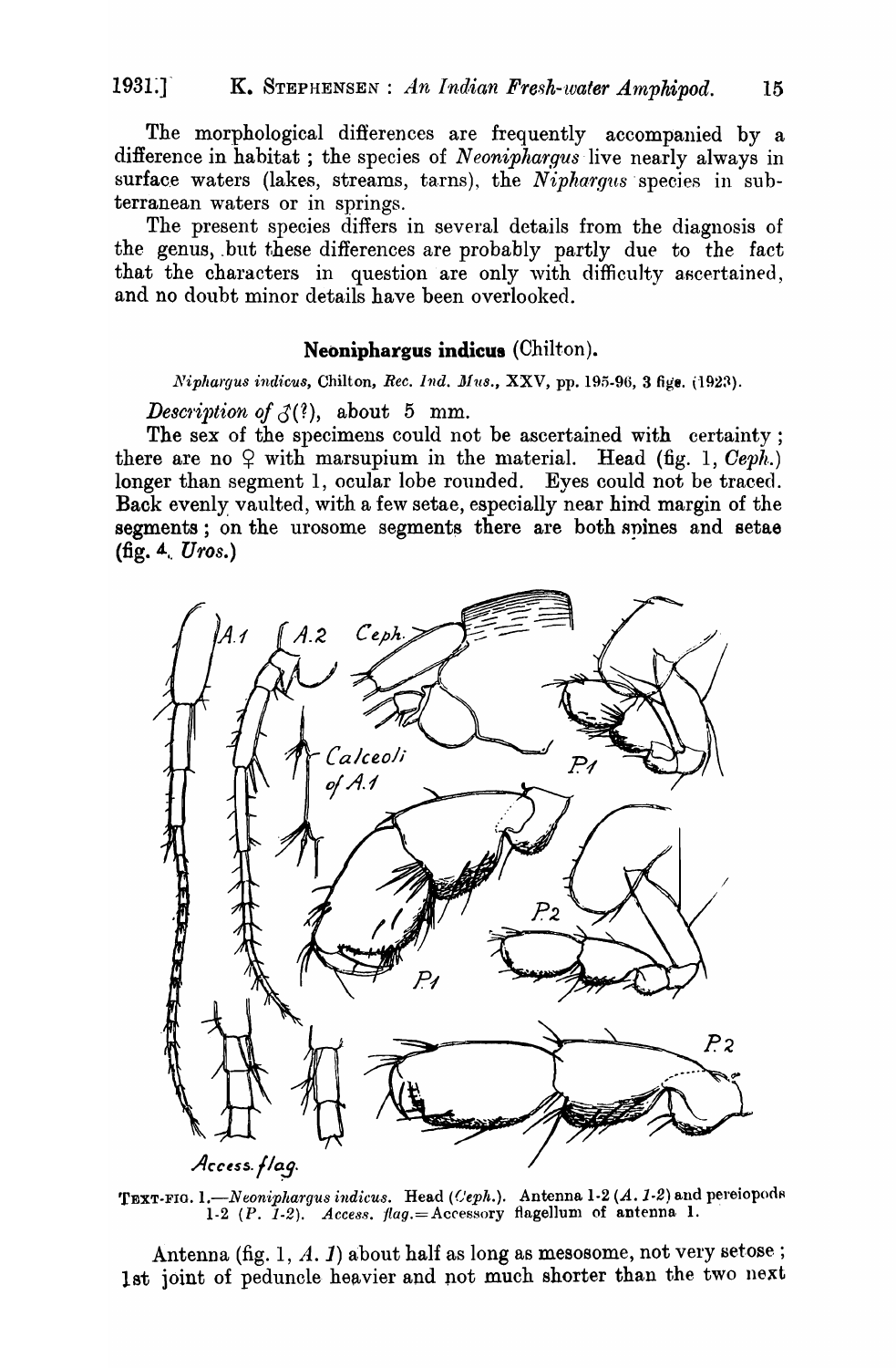joints combined. Accessory flagellum short, 2-articulate, 1st joint about twice as long as 2nd joint, Flagellum about  $1\frac{1}{2}$  time as long as peduncle, 15-20-articulate. In a few cases 1st and 2nd joints of flagellum are not separated from one another, and then these 1st and 2nd joints combined are twice as long as the next joint. The joints of flagellum have sensory organs (calceoli ?), each ending in a long narrow apex.

Antenna 2 (fig. 1, A. 2) somewhat shorter than antenna 1. 1st joint of peduncle very large, globular; 2nd joint has a rather long projection, containing the opening of the antennal gland; 3rd joint short; 4th and 5th joints rather long, 8ubequal. Flagellum a little shorter than peduncle, has about 9 joints.



TEXT-FIG. 2.-Neonipha1gus indicus. Mandibles (Md.,  $r =$ right mandible, Md. l.=left. manditle, upper lip  $(L. \, sup.)$  and lower lip  $(L. \, inf.).$ 

Upper lip (fig. 2, L.  $s_n$ ) large, apically rounded. Posterior lip (fig. 2, *L. 1'nf.)* with the two halves very little gaping, apically rounded, with spines on median margin and with about 8 minute protuberances on lateral margin. No distinct inner lobes.

Mandibles (fig. 2, *Md.)* very heavy and strong. The left mandible (fig. 2,  $Md.$  l) has, the cutting edge divided into 6-7 strong teeth; lacinia. mobilis long, with 5 teeth. Spine row consists of 4 pairs of strong dentate spines (each pair consisting of 1 larger and 1 smaller spine), and about 5 small plumose hairs. Molar process heavy, at upper distal corner has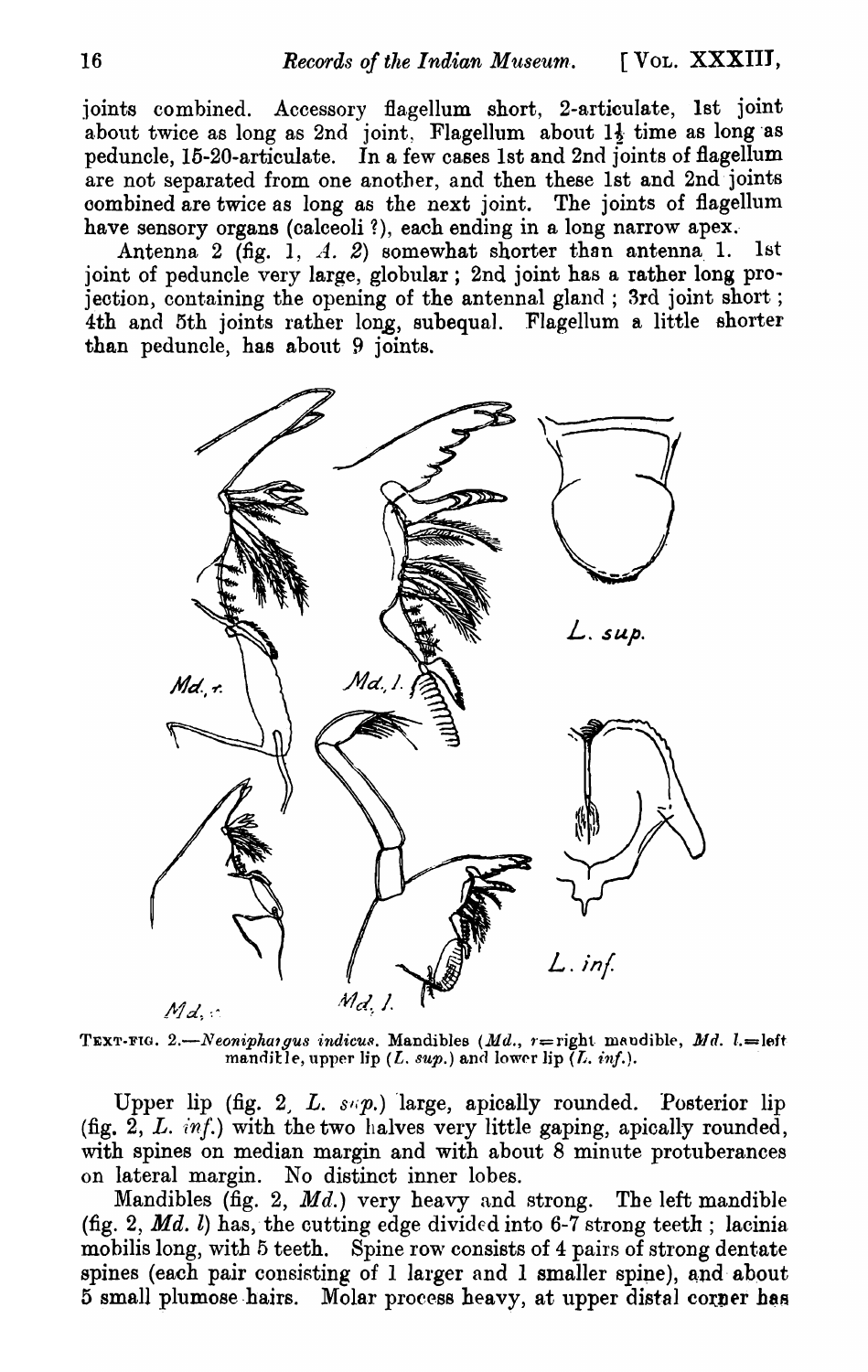a strong, curved, pectinate spine, and at lower distal corner a plumose seta. The right mandible (fig. 2.  $Md$ , r) has the cutting edge cleft into The right mandible (fig. 2,  $Md. r.$ ) has the cutting edge cleft into. two strong teeth; lacinia mobilis has apically 4 teeth. Spine row consists of 3 small and 3 longer pectinate spines, 2 of them very strong. The rest of the mandible not different from left mandible. Palp long, 1st joint short, 2nd joint three times as long as 1st. 3rd joint much shorter than 2nd joint, apically narrower.



l'EXT-FIG. 3.-Neoniphargus indicus. Maxilla 1 (Mx. 1); the left Maxilla (Mx. 1, l.) and the apex of the palp of the right maxilla  $(Mx.1, palp, r.),$  Maxilla  $2(Mx. 2)$  and Maxillipeds (*Mxp*.).

Maxilla 1 (fig. 3, *Mx.* 1). Inner lobe short, narrow, apically with two plumose setae. Outer lobe much broader, apically with 8 spines,  $vx.,$  2 strong bifid spines, 4 long and 2 shorter pectinate spines. Palp 2-articulate, 1st joint being very short; apically (left mandible, fig. 3, *Mx. 1, l.*) 1 rather fine spine and 6 spine-teeth, or (right mandible, fig. 3, *Mx.* 1, *r.)* 6 simple spines.

Maxilla 2 (fig. 3, *Mx.* 2). The lobes are of equal breadth. Inner lobe has about  $10$  strong and a similar number of finer spines; the proximal strong spine is longer and heavier than the others. Outer lobe has a similar armature, but all the spines are longer than the corresponding ones of inner lobe, and the proximal strong spine is not different from the others,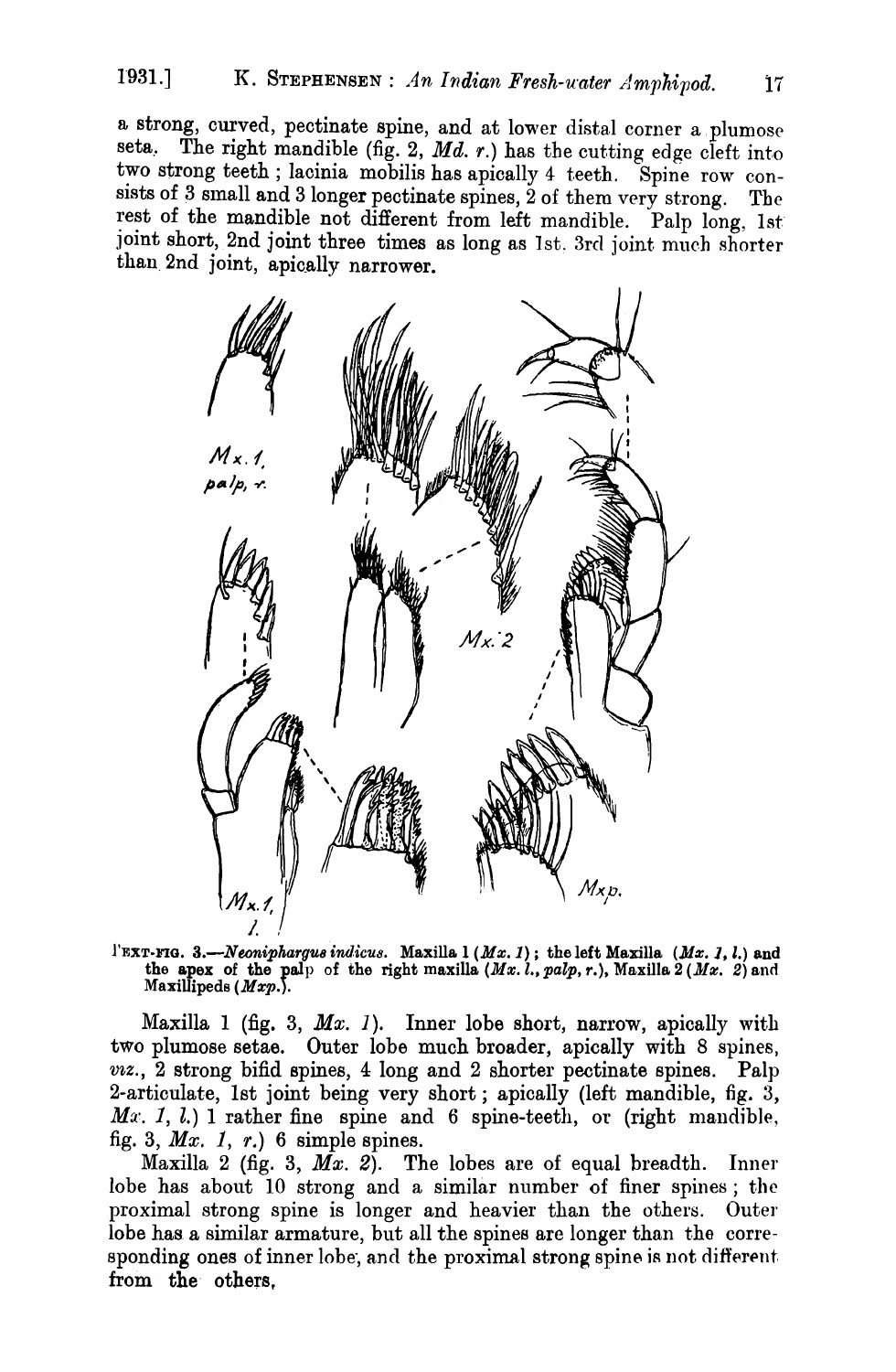Maxillipeds (fig. 3,  $Mxp.$ ). Inner plate about as broad as outer plate, reaches a little beyond 1st joint of palp, apically rounded truncate, with 3 spine-teeth and 7 spines at apex, and hairs and 4 spines on median margin. Outer plate reaches to middle of 2nd joint of palp; apically there are 6 spine-teeth, but probably no other armature. Palp has  $2$ first joints rather broad, 2nd joint about twice as long 1st joint; 1st joint has only one, 2nd joint numerous setae on median margin, 3rd joint about  $\frac{2}{3}$  as long as 2nd joint and somewhat narrower; apically there is a blunt, rounded, finely-haired process or, rather, plate, much shorter than that of  $N$  *(Unamelita) spenceri* Sayce (*l. c.* 1900, p. 241, pl. 40); a similar process has not been recorded in any of the other species. 4th joint curved, strong.

Branchiae are simple sacs.



TEXT-FIG. 4.-*Neoniphargus indicus*. Pereiopods 3-7 (P. 3= side-plate of pereiopod 3), epimeral parts of the metasome segments  $(Ep. 1-3)$ , urosome in dorsal view with the uropods and telson (urosome) and in lateral view (uros.'.

Pereiopod 1 (fig. 1, P. 1) has side-plate rounded rectangular, like those of pereiopods 2-3. 4th joint has inferior corner produced into a rounded lobe provided with fine setae. 5th joint rounded triangular, rather